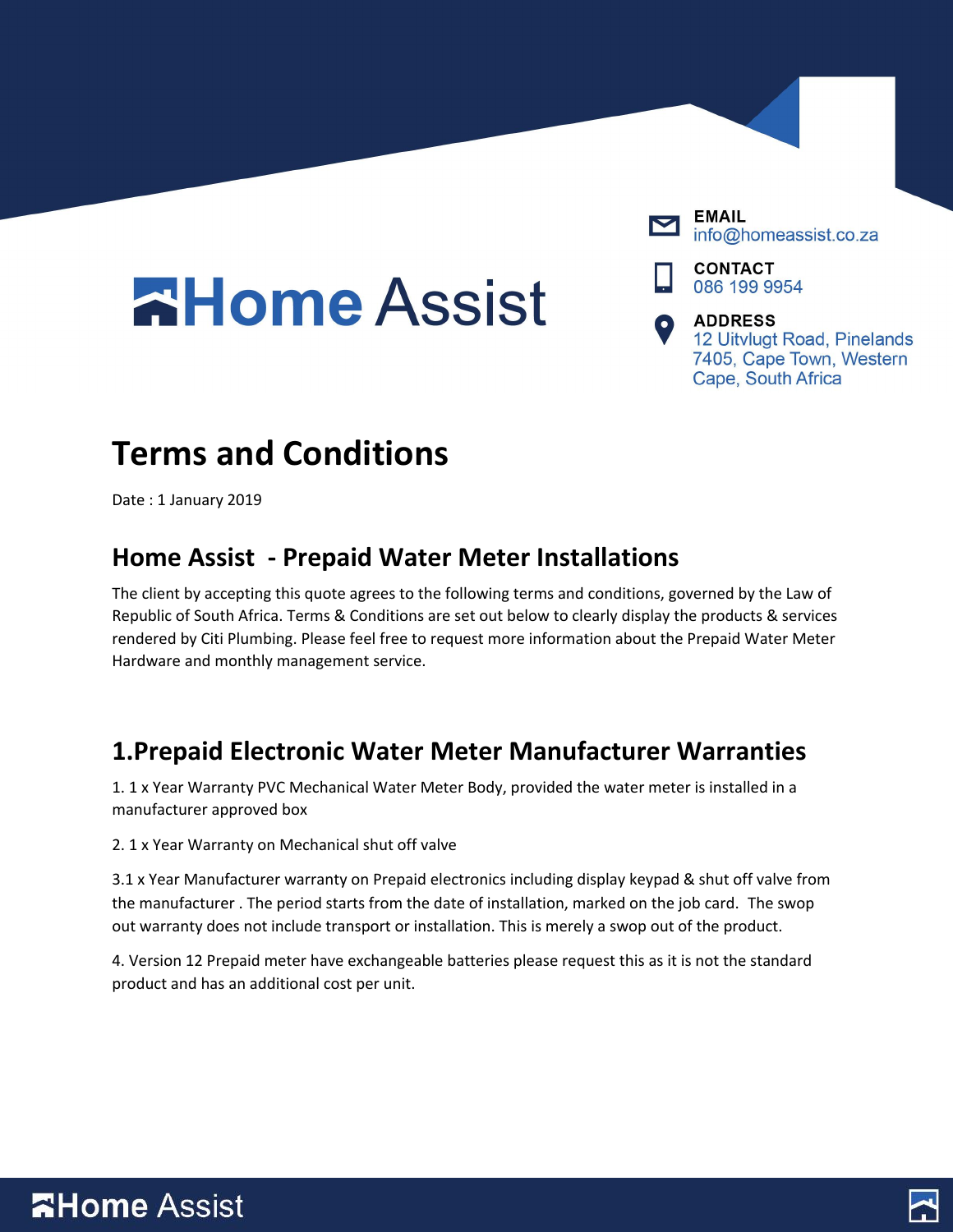# **AHome Assist**



info@homeassist.co.za

**CONTACT** 086 199 9954

**ADDRESS** 12 Uitvlugt Road, Pinelands 7405, Cape Town, Western Cape, South Africa

### **2. Workmanship Warranty**

1. Home Assist ensures that all installation service provides a offer a for workmanship warranty of 3 months from the date of installation.

2. This warranty is limited to 1 meter from the installation of the water meter.

3. Certificates of compliance are provided at the request of a client at an additional cost if not provided for upfront in the quote and itemized in the quote.

3.1 Non-compliances listed on the Certificate of Compliance arising will be at an additional cost to the client and should the client reject these recommended compliances upgrades, the Home Assist Service provider cannot be held liable.

#### **3.Payment Terms**

1. Inspection fees are 100% discounted provided one of the quotes supplied are accepted.

2. Please mark or notify Home Assist in writing relating to the quotes you have accepted or rejected.

3. Home Assist will only process an order once the 60 % Deposit has been paid, and proof of payment has been furnished to our accounts department

4. Provided the deposit has been paid, stock orders can take between 3-5 weeks for delivery.

5. The final balance of 40% is to paid on the last day of the project.

6. Late payments will attract interest and penalties. Any payment dispute will not be accepted unless in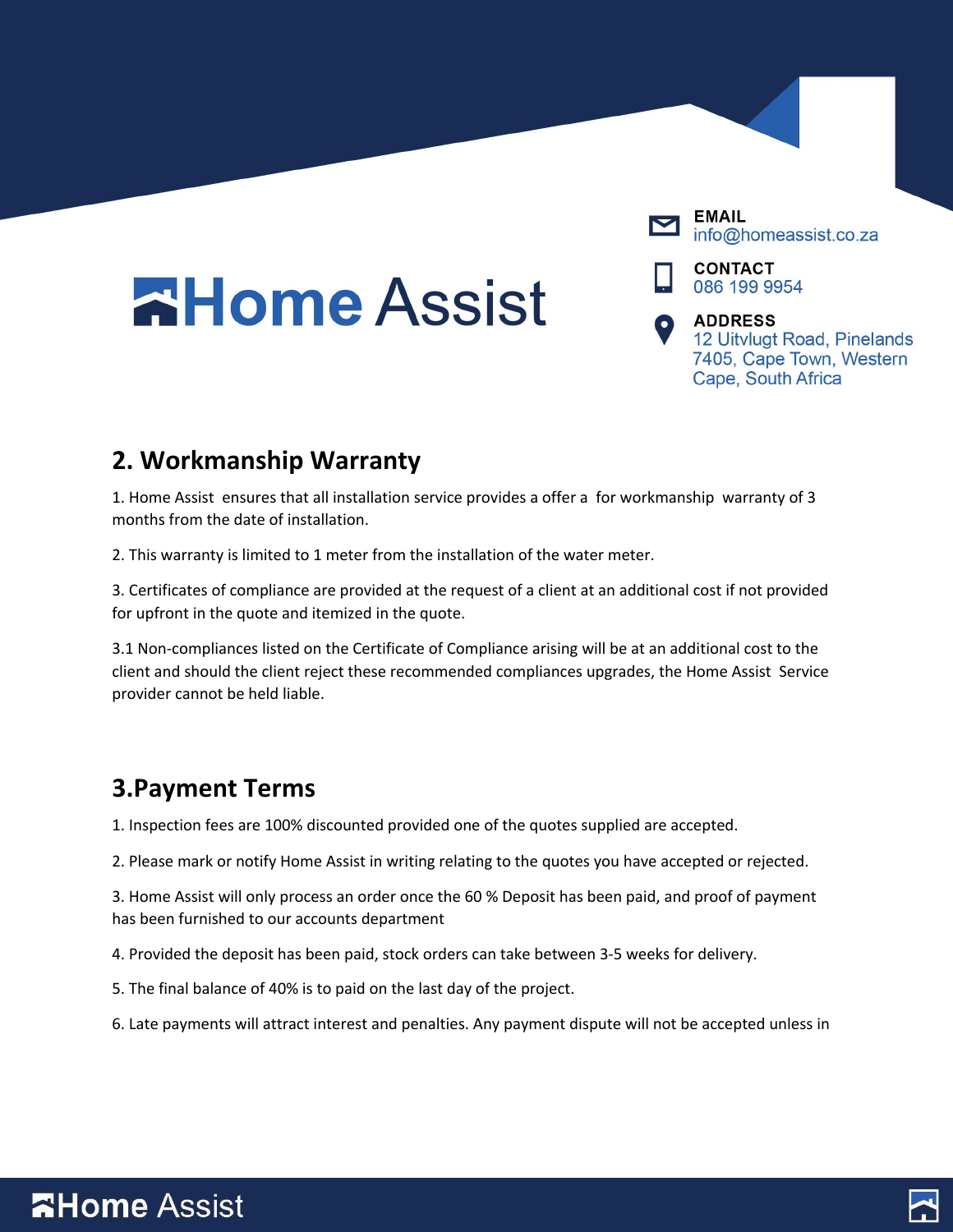

7. Clients will be charged a late payment penalty of 5% of the amount owing immediately. There after interest will be charged at 2,5 % monthly of the amount outstanding.

#### **4. Water Meter Installation terms**

1. Water meter installations do not cover costs to correct non-compliant plumbing systems, any noncompliance will be quoted for in addition to this quote.

2. Clients need to provide access to the entire home's plumbing system on the day of the installation, in order to mitigate risk of water damage. This problem can occur if your plumbing system in noncompliant.

3. The Workmanship warranty is limited to 1 meter from the point where work was carried out

4. The Home Assist Service Provider will not be held liable to honor a quote if a site inspection was not conducted, in the case where a blanket quote was supplied to the customer.

5. Installation times vary from between 1-3 hours, provided apartments have a operational shut off valves installed at the incoming supply line to the apartment/home. In the case where apartments do no have a shut off valve , Citi Plumbing will provide a private quote to the owner.

### **AHome Assist**